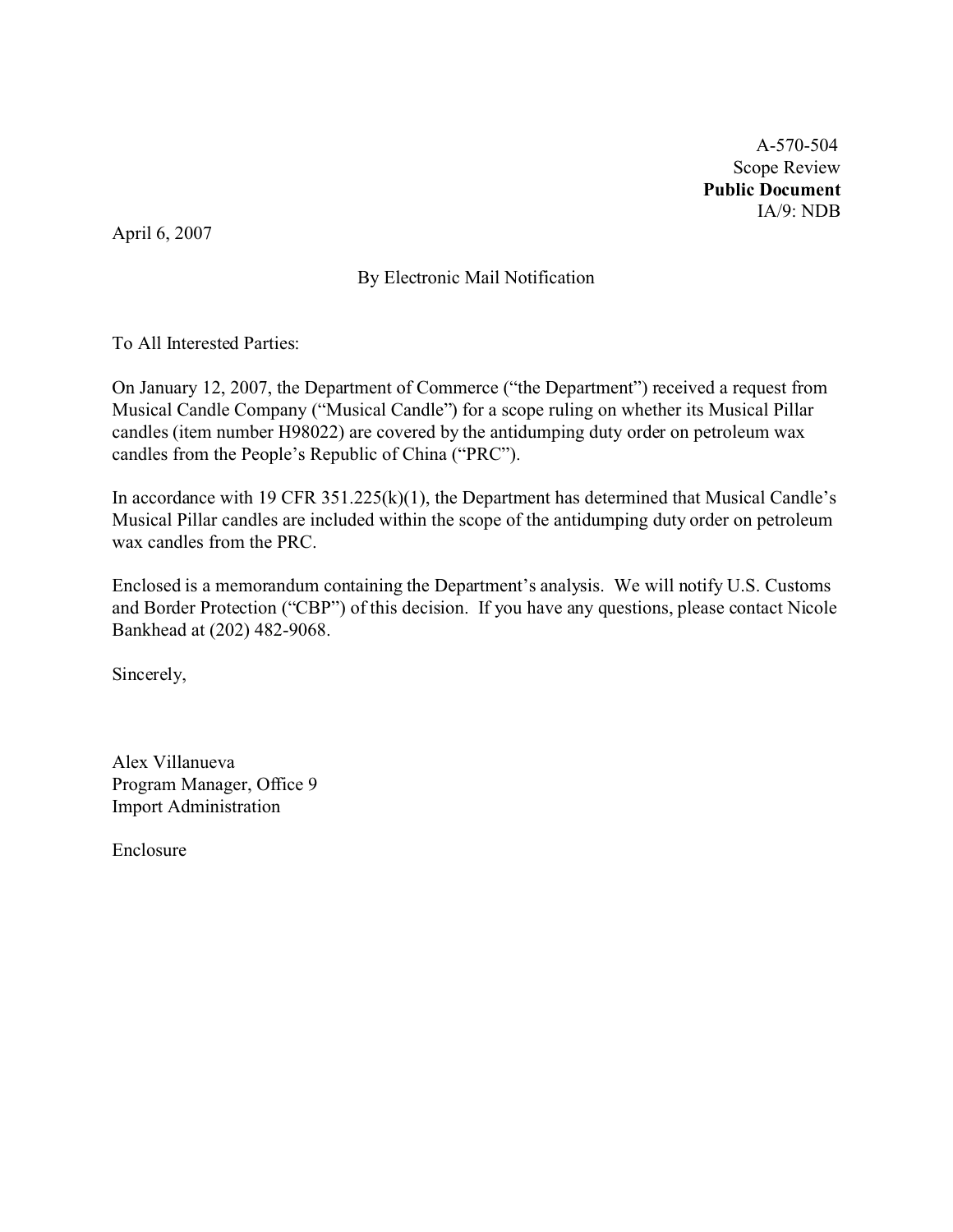A-570-504 Scope Review **Public Document** IA/9: NDB

| DATE:                  | April 6, 2007                                                                                                                                                      |
|------------------------|--------------------------------------------------------------------------------------------------------------------------------------------------------------------|
| <b>MEMORANDUM FOR:</b> | Stephen J. Claeys<br>Deputy Assistant Secretary<br>for Import Administration                                                                                       |
| FROM:                  | James C. Doyle<br>Office Director<br>AD/CVD Operations, Office 9                                                                                                   |
| <b>SUBJECT:</b>        | Final Scope Ruling: Antidumping Duty Order on Petroleum Wax<br>Candles From the People's Republic of China (A-570-504):<br>Musical Candle's Musical Pillar Candles |

#### **Summary**

On January 12, 2007, the Department of Commerce ("the Department") received a request from Musical Candle Company ("Musical Candle") for a scope ruling to determine whether its Musical Pillar<sup>1</sup> candles (item number H98022)<sup>2</sup> are covered by the antidumping duty order on petroleum wax candles from the People's Republic of China ("PRC"). See Antidumping Duty Order: Petroleum Wax Candles from the People's Republic of China, 51 FR 30686 (August 28, 1986) ("Order"). In accordance with 19 CFR 351.225(k)(1), the Department finds that Musical Candle's "Musical Pillar" candles are included within the scope of the Order.<sup>3</sup>

#### **Musical Candle's Scope Request**

Musical Candle argues that its Musical Pillar candles should not be included within the scope of the Order based on either a) the novelty candle exception or b) section 780 of the Tariff Act of 1930, as amended ("the Act") (Downstream Product Monitoring).

<sup>1</sup> Musical Candle Company refers to the items it is requesting a scope ruling on as "holiday musical devices which contain petroleum-based waxed candles as a component therof." However, for the sake of this scope ruling, we are referring to the candles as musical pillar candles.

 $2$  See Memorandum to the File from Nicole Bankhead, Senior Case Analyst; Final Scope Ruling: Antidumping Duty Order on Petroleum Wax Candles From the People's Republic of China (A-570-504): Musical Candle's Musical Pillar Candles Item Number.

 $3$  The Department has developed an internet website that allows interested parties to access prior scope determinations regarding the Order. This website lists all scope determinations from 1991 to the present. It can be accessed at [http://ia.ita.doc.gov/download/candles-prc-scope/index,](http://ia.ita.doc.gov/download/candles-prc-scope/,) and will be updated periodically to include newly issued scope determinations.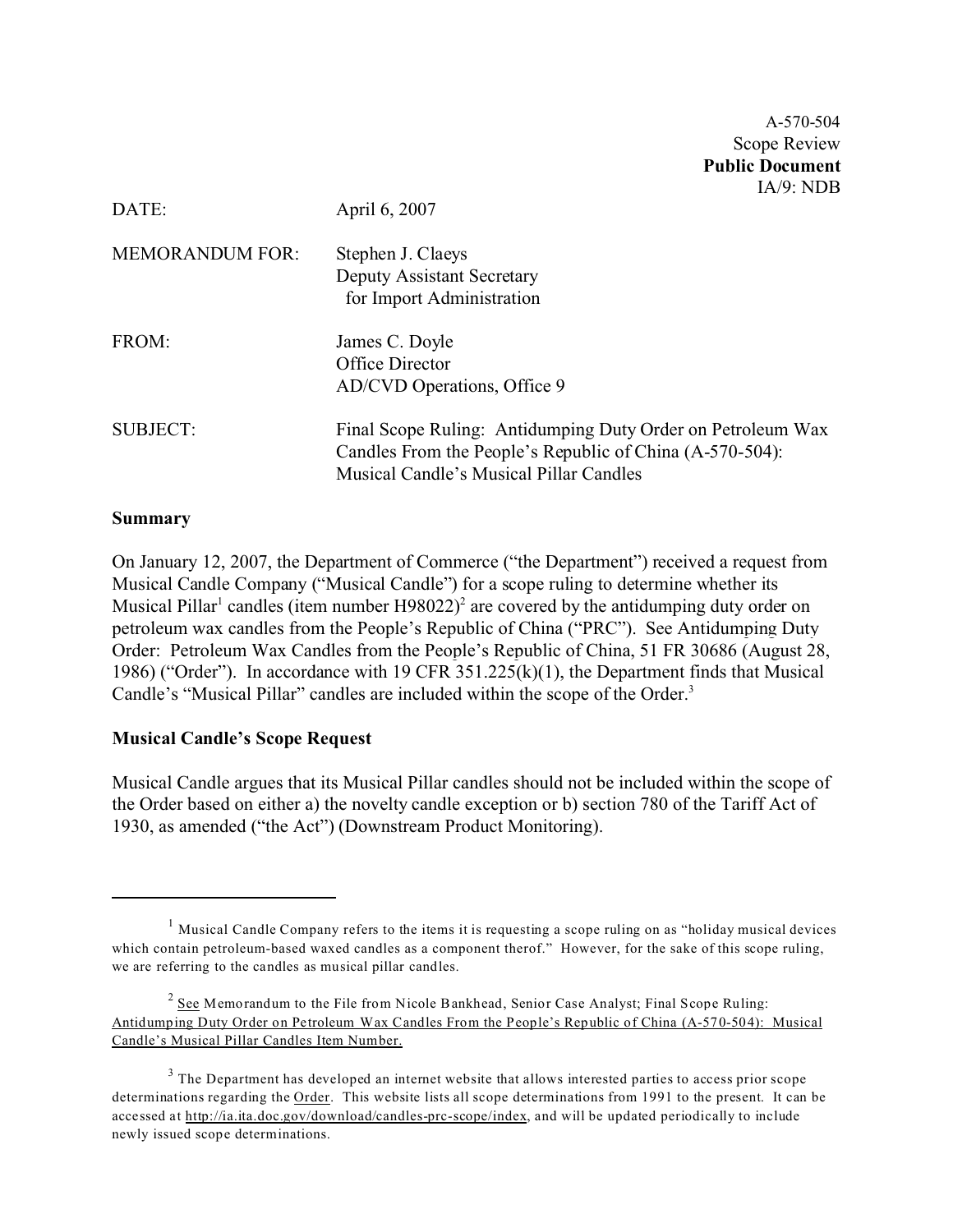Musical Candle explains that its Musical Pillar candles are petroleum-based wax pillar candles that are approximately three inches high that sit on a musical base. The stand is constructed in such a way that when the candle wick is lit, heat transfers from the candle to a sensor which then activates a microprocessor chip. After the microprocessor is activated, three different Christmas theme songs are simulated: "What Child is This;" "Silent Night;" or "The Nutcracker." According to Musical Candle, the musical candles are sold in units of three, with each package containing a red, a green, and a white candle that plays one of the songs listed above.

First, Musical Candle posits that its Musical Pillar candles should be not be included within the scope of the order based on the novelty candle exception. Specifically, Musical Candle asserts that the combination of the candles, microprocessor base, chip, musical selection, and retail packaging create an article sold and used only during the Christmas season. Thus Musical Candle argues that upon the conclusion of the Christmas holiday season, the tunes lose their novelty. In addition, Musical Candle contends that the reasoning behind the creation of the novelty exception should extend beyond articles dominated by their visual characteristics to those dominated by aural characteristics.

Second, Musical Candle argues that its musical pillars should be excluded based on section 780 of the Act. Specifically, Musical Candle states that its musical pillars are a different article of commerce where the candle is merely a component. Musical Candle argues that the candle is firmly fixed to its base and cannot be separated from the base without causing damage to both the candle and the base. Musical Candle explains that the cost of the candle in relation to the total cost of the musical pillar is relatively insignificant. Musical Candle contends that the Department or the Petitioner should invoke the processes set out under section 780 of the Act.

Musical Candle also submitted a sample of its Musical Pillar candles.

## **The Petitioner's Comments**

The Petitioner, the National Candle Association ("NCA"), submitted comments regarding Musical Candle's scope ruling request on April 2, 2007. The NCA objects to the exclusion of the "Musical Pillar" candles from the scope of the Order. The NCA retraces the history of this antidumping order and the import surges and resultant injury suffered by domestic manufacturers which prompted the original September 1985 antidumping petition. The NCA contends that the antidumping statute and antidumping duty orders are remedial in nature and exceptions to them should be construed as narrowly as possible to preserve the efficacy of the order. The NCA cites the ITC decision explaining the notion of "like product":

the requirement that a product be "like" the imported article should not be interpreted in such a narrow fashion as to permit minor differences in physical characteristics or uses to lead to the conclusion that the product and article are not "like" each other. . . the Commission has consistently defined "like product" as one having the same intrinsic qualitites and essential characteristics and uses as the subject imports. Candles from the PRC (Final) (ITC Report) USITC Pub. 1888 (August 1986) at 4.

The NCA argues that Musical Candle's candles are petroleum wax candles which have fiber- or paper- cored wicks that are pillars, which is a shape listed by name in the language of the order's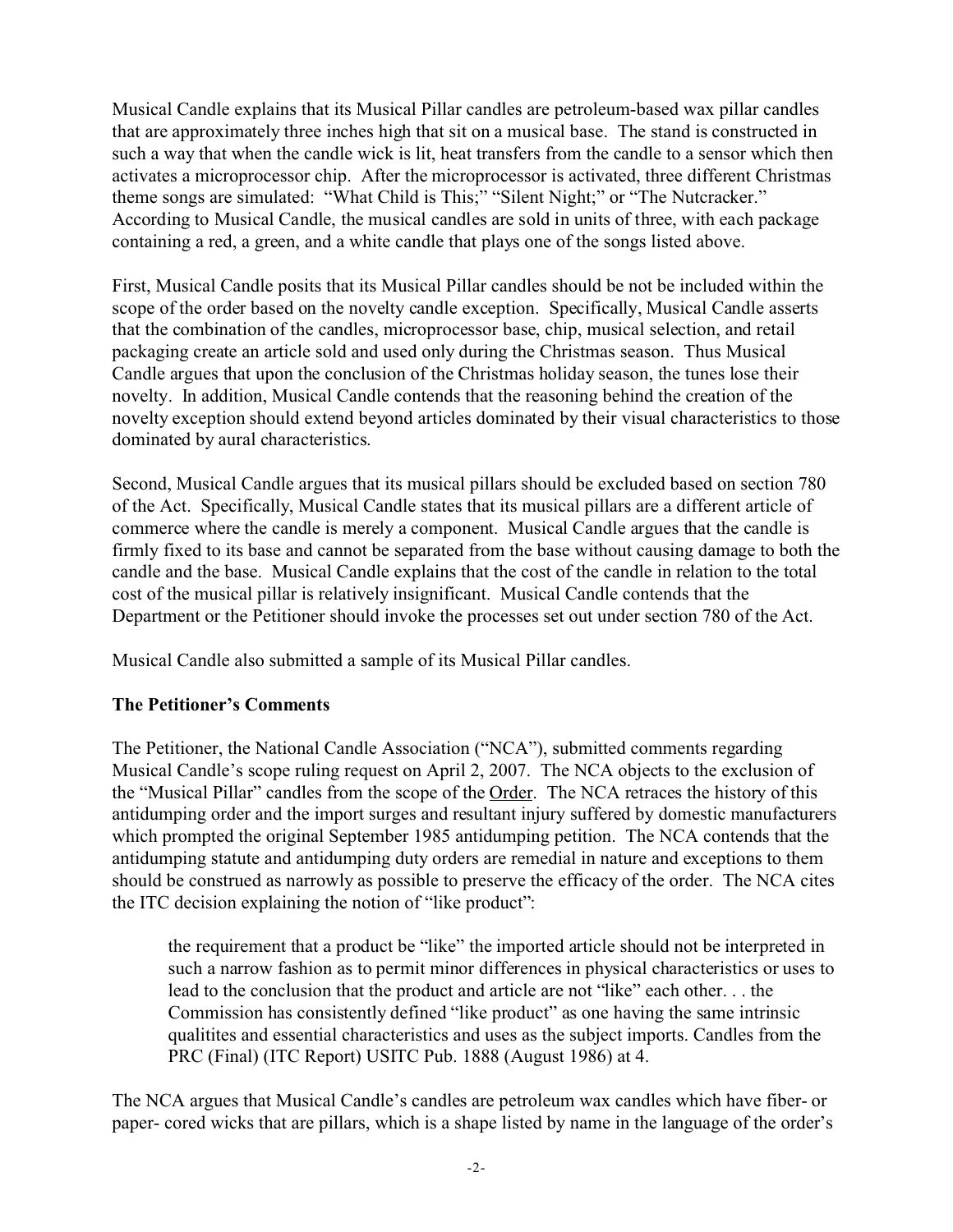scope. The NCA concludes that these candles are subject to the order. The NCA adds that these candles are not in the shape of identifiable objects, and they are not designed for use only in connection with a particular holiday season and, as a result, they fall within the scope of the order.

The NCA states that the Department found that six out of eight of Leader Light's batteryoperated pillar "musical" candles were within the scope of the Order. See Final Scope Ruling: Leader Light Inc. (December 12, 2002) at 18 ("Leader Light Ruling"). The NCA explains that two of the musical pillar candles contained the words "Merry Christmas" and thus qualified for the holiday novelty exemption. However, the NCA contends that the Department included six of the musical candles because they did not qualify for the novelty exception. Therefore the NCA concludes that Musical Candle's Musical Pillar candles should also be covered by the scope of the Order.

The NCA also argues that Musical Candle's request is merely an attempt to evade or circumvent the order which, NCA insists, is vital to the survival of the U.S. candle industry. The NCA maintains that Musical Candle is asking the Department to narrow the scope of the order so it excludes everyday candles, and notes the Department does not have the legal authority to narrow the scope of the order.

### **Legal Framework**

The regulations governing the Department's scope determinations are found at 19 CFR 351.225(2006). On matters concerning the scope of an order, the Department first examines the descriptions of the merchandise contained in the petition, the initial investigation, and the determinations of the Secretary (including prior scope determinations) and the U.S. International Trade Commission ("ITC"). This determination may take place with or without a formal inquiry. If the Department determines that these descriptions are dispositive of the matter, the Department will issue a final scope ruling as to whether or not the subject merchandise is covered by the order. See 19 CFR  $351.225(k)(1)$ .

Conversely, where the descriptions of the merchandise are not dispositive, the Department will consider the five additional factors set forth at 19 CFR 351.225(k)(2). These criteria are: (1) the physical characteristics of the merchandise; (2) the expectations of the ultimate purchasers; (3) the ultimate use of the product; (4) the channels of trade in which the product is sold; and (5) the manner in which the product is advertised and displayed. The determination as to which analytical framework is most appropriate in any given scope inquiry is made on a case-by-case basis after consideration of all evidence before the Department.

In the instant case, the Department has evaluated Musical Candle's request in accordance with 19 CFR 351.225(k)(1) and finds that the descriptions of the products contained in the petition, the initial investigation, and the determinations of the Secretary (including prior scope determinations) and the ITC are dispositive with respect to Musical Candle's Musical Pillar candles. Therefore, for these candles, the Department finds it unnecessary to consider the additional factors set forth at 19 CFR 351.225(k)(2).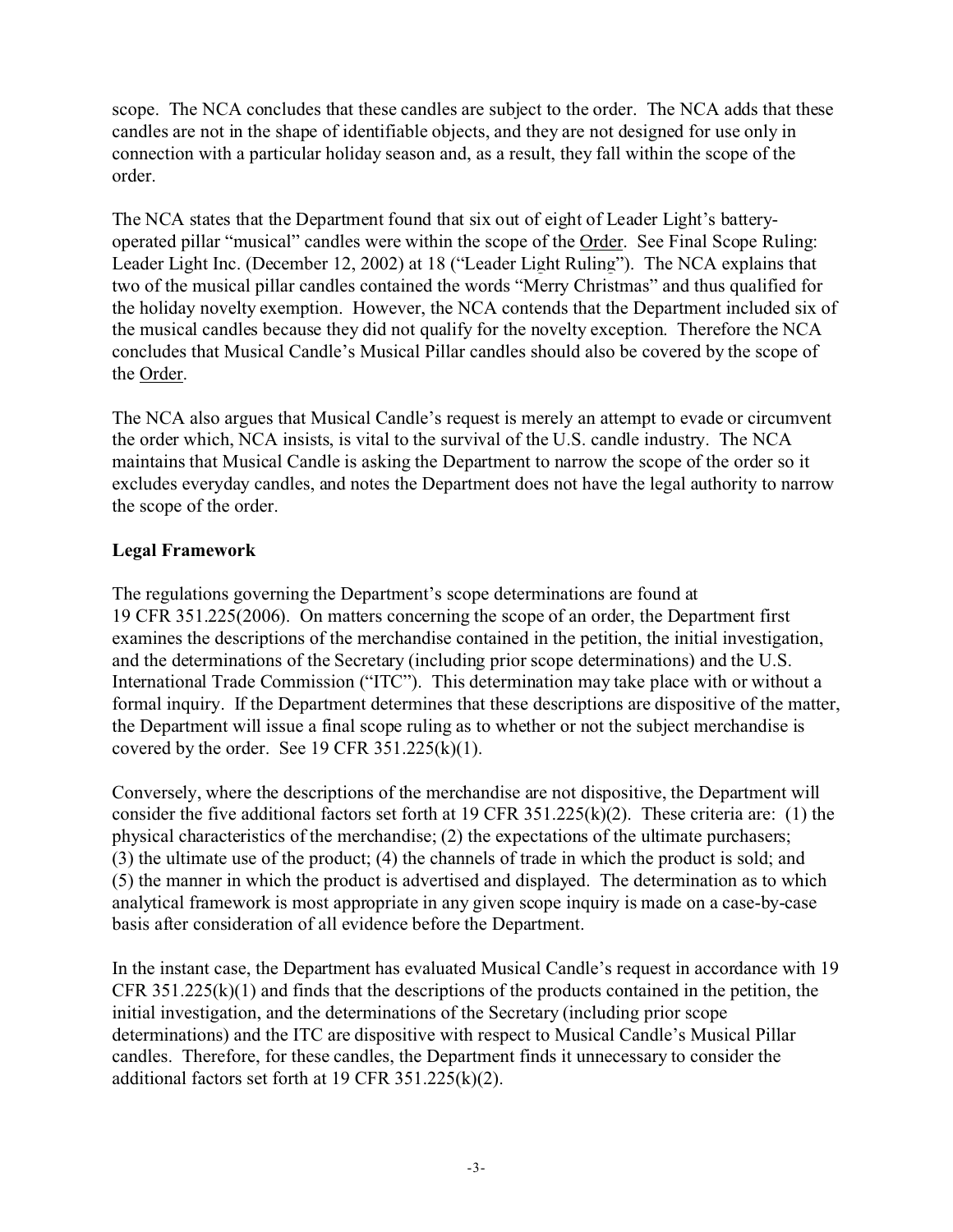Documents and parts thereof from the underlying investigation that the Department deemed relevant to this scope ruling were made part of the record of this determination and are referenced herein. Documents that neither the Department nor the parties placed on the record do not constitute part of the administrative record for this scope determination.

In its petition of September 4, 1985, the NCA requested that the investigation cover:

{c}andles {which} are made from petroleum wax and contain fiber or paper-cored wicks. They are sold in the following shapes: tapers, spirals, and straight-sided dinner candles; rounds, columns, pillars; votives; and various wax-filled containers. These candles may be scented or unscented ... and are generally used by retail consumers in the home or yard for decorative or lighting purposes.

See Antidumping Petition (September 4, 1985), at 7.

The Department defined the scope of the investigation in its notice of initiation. This scope language carried forward without change through the preliminary and final determinations of sales at less than fair value and the eventual antidumping duty order:

{c}ertain scented or unscented petroleum wax candles made from petroleum wax and having fiber or paper-cored wicks. They are sold in the following shapes: tapers, spirals, and straight-sided dinner candles; rounds, columns, pillars, votives; and various wax-filled containers.

See Petroleum Wax Candles from the People's Republic of China: Initiation of Antidumping Duty Investigation, 50 FR 39743 (September 30, 1985); Petroleum Wax Candles from the People's Republic of China: Preliminary Determination of Sales at Less Than Fair Value, 51 FR 6016 (February 19, 1986); Petroleum Wax Candles from the People's Republic of China: Final Determination of Sales at Less Than Fair Value, 51 FR 25085 (July 10, 1986) ("Final Determination"); and Order.

The ITC adopted a similar definition of the "like product" subject to its determinations, noting that the investigations did not include "birthday, birthday numeral and figurine type candles." See Candles from the People's Republic of China: Determination of the Commission in Investigation No. 731-TA-282 (Final), Publication 1888 (August 1986) ("ITC Determination"), at 4, note 5, and A-2.

Also of relevance to the present scope inquiry are the Department's instructions to the U.S. Customs Service (now renamed U.S. Customs and Border Protection ("CBP")) (see Letter from the Director, Office of Compliance, to Burditt, Bowles & Radzius, Ltd., July 13, 1987) ("CBP Notice") issued in connection with a July 1987 scope determination concerning an exception from the Order for novelty candles, which states:

The Department of Commerce has determined that certain novelty candles, such as Christmas novelty candles, are not within the scope of the antidumping duty order on petroleum-wax candles from the People's Republic of China (PRC). Christmas novelty candles are candles specially designed for use only in connection with the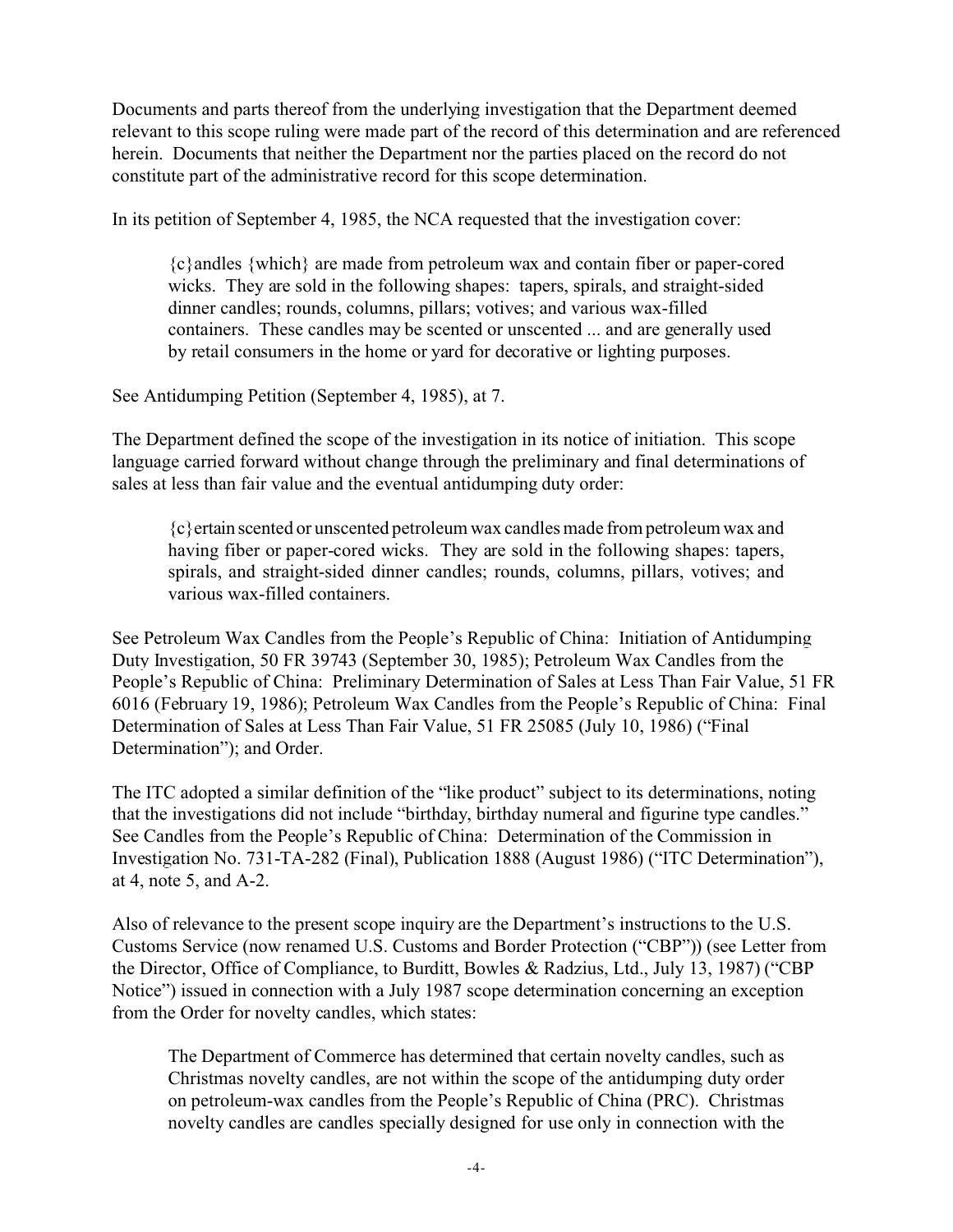Christmas holiday season. This use is clearly indicated by Christmas scenes and symbols depicted in the candle design. Other novelty candles not within the scope of the order include candles having scenes or symbols of other occasions (e.g., religious holidays or special events) depicted in their designs, figurine candles, and candles shaped in the form of identifiable objects (e.g., animals or numerals).

See CBP Notice (emphasis added).

In November 2001, the Department changed its practice on the issue of candle shapes. See Final Scope Ruling – Antidumping Duty Order on Petroleum Wax Candles From the People's Republic of China (A-570-504); J.C. Penney (November 9, 2001) ("J.C. Penney Ruling"). In this ruling, the Department reviewed the text of the scope of the Order, beginning with the text of the first sentence of the scope which covers " $\{c\}$  ertain scented or unscented petroleum wax candles made from petroleum wax and having fiber or paper-cored wicks." See Order. The text following this broad inclusive sentence provides a list of shapes; this list is not modified by any express words of exclusivity. The result of our prior practice of not including within the scope of the Order candles of a shape other than those specifically listed in the Order was inconsistent with the fact that the candles were "scented or unscented petroleum wax candles made from petroleum wax and having fiber or paper-cored wicks."<sup>4</sup> In the J.C. Penney Ruling, the Department determined to revise this practice because it had the effect of narrowing the broad coverage of the first sentence of the Order's scope. The list of shapes in the second sentence of the Order's scope does not provide a textual basis for such a narrowing of the coverage of the first sentence of the Order's scope. Accordingly, to give full effect to the first sentence of the inclusive language of the scope, the Department now will normally evaluate whether candles of a shape not listed by the inclusive language of the Order's scope are scented or unscented petroleum wax candles made from petroleum wax and having fiber or paper-cored wicks.

This approach of evaluating such candles in light of the entire text of the Order's scope is in keeping with the opinion of the Court of International Trade ("CIT"), noting that a better approach in scope rulings is to avoid subjective issues of intent and, instead, look to the petition's language to determine whether the class or kind of merchandise at issue was expressly included. Duferco Steel, Inc. v. United States, 146 F. Supp. 2d 913 (May 29, 2001) ("Duferco Steel"). Such an approach is a departure from past CIT precedent that required the Department to give ample deference to the petitioner's intent when examining a petition's description of the subject merchandise. See, e.g., Torrington Co. v. United States, 995 F. Supp. 117, 121 (CIT 1998).

Although the specific scope decision in Duferco Steel has been overturned by the United States Court of Appeals of the Federal Circuit ("CAFC") in Duferco Steel, Inc. v. United States, 296 F.3d 1087 (Fed. Cir. 2002) ("Duferco Steel II"), we do not believe that the CAFC's decision

<sup>&</sup>lt;sup>4</sup> See, e.g., Final Scope Ruling - Antidumping Duty Order on Petroleum Wax Candles From the People's Republic of China (A-570-504); Endar Corp. (January 11, 2000) ("Endar") (the Department found a "dragonfly" candle, in the shape of a rough-hewn stone with a dragonfly carved on top, to not be within scope because it is of a shape not listed by the scope), and Final Scope Ruling – Antidumping Duty Order on Petroleum Wax Candles From the People's Republic of China (A-570-504); American Drug Stores, Inc. (March 16, 1998) (the Department found a sphere or ball-shaped candle to not be within scope because it is a shape not listed by the scope).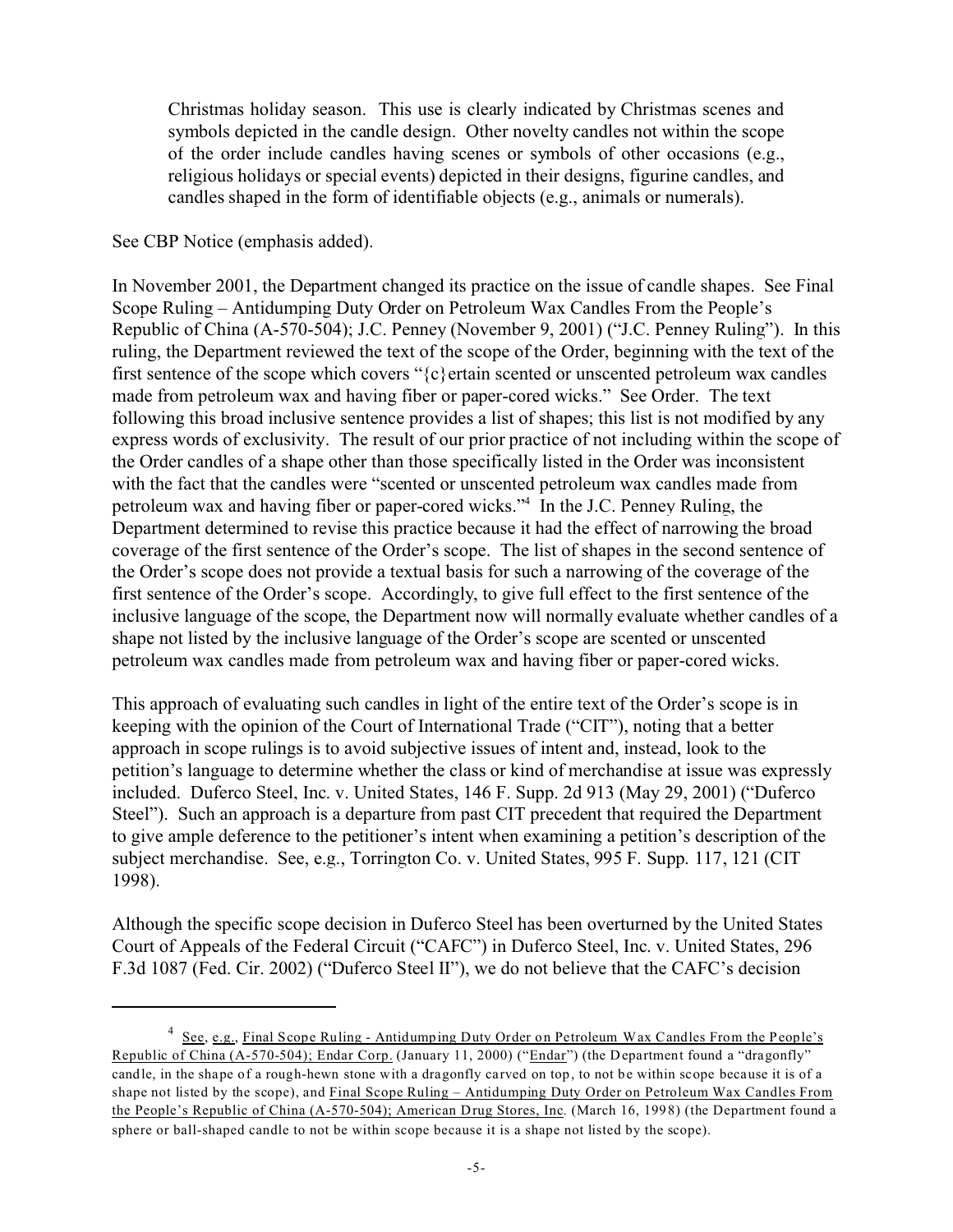undermines the Department's decision in the J.C. Penney Ruling. The plain language of the scope of the Order clearly states "{c}ertain scented or unscented petroleum wax candles made from petroleum wax and having fiber or paper-cored wicks . . . sold in the following shapes: tapers, spirals, and straight-sided dinner candles; rounds, columns, pillars, votives; and various wax-filled containers" are included within the scope of the Order. Thus, the Order offers a descriptive list of the shapes of candles included within the Order, but, as the courts have recognized, there is no requirement that every single product covered must be identified in the scope. More specifically, the CAFC has stated that "the petitions that led to the issuance of the order did not need to specifically identify the {product} in order to cover {it}; our precedent, to say nothing of the regulations, makes clear that neither a petition nor an antidumping or countervailing duty order requires that level of specificity."<sup>5</sup> The CAFC further stated "{a}s a matter of law, a petition need not list the entire universe of products . . . in order {for the petition} to cover those products."<sup>6</sup> Thus, as applied to this Order, there is no requirement, nor is it possible, for all the shapes of candles to be listed.<sup>7</sup> In fact, if the list were exhaustive, there would have been no need for the Department to determine whether any other candle that was not explicitly listed as a shape in the scope of the Order. However, the Department did render the novelty candle exception that offered a narrowly construed exception, leaving all other petroleum wax candles from the PRC covered by the Order.

If the Department determines that the candle is made from petroleum wax and has a fiber or paper-cored wick, but the candle possesses characteristics set out in the CBP Notice, it will not fall within the scope of the Order. In order for a candle to qualify for the novelty candle exception, the characteristic which is claimed to render it a novelty candle (i.e., the shape of an identifiable object or a holiday-specific design) should be easily recognizable in order for the candle to merit not being included within the scope of the Order. Specifically, among other determining factors, the Department will examine whether the characteristic is identifiable from most angles and whether or not it is minimally decorative, e.g., small and/or singularly placed on the candle. If the identifiable object or holiday-specific design is not identifiable from most angles, or if the design or characteristic is minimally decorative, the Department may determine that the candle is included within the scope of the Order. See J.C. Penney Corp. Ruling; Final Scope Ruling – Antidumping Duty Order on Petroleum Wax Candles From the People's Republic of China (A-570-504); San Francisco Candle Co. (Feb. 12, 2001) ("SFCC"); and Endar. If a candle does not possess the characteristics set out in the July 1987 novelty candle exception, and it is a scented or unscented candle having fiber or paper-cored wick, the Department will determine that the candle is within the scope of the Order.

 $^6$  <u>Id</u>.

 $5$  Novosteel SA v. United States, 284 F.3d 1261, 1264 (Fed. Cir. 2002).

<sup>&</sup>lt;sup>7</sup> See Petroleum Wax Candles from China, USITC Pub. No. 3226 Investigation No. 731-TA-282 (Review) (August 1999) ("USITC Pub. No. 3226"), at 18 ("Candles come in a wide variety of shapes and sizes. Major U.S. candle manufacturers reportedly will offer 1,000 to 2,000 varieties of candles in their product lines.").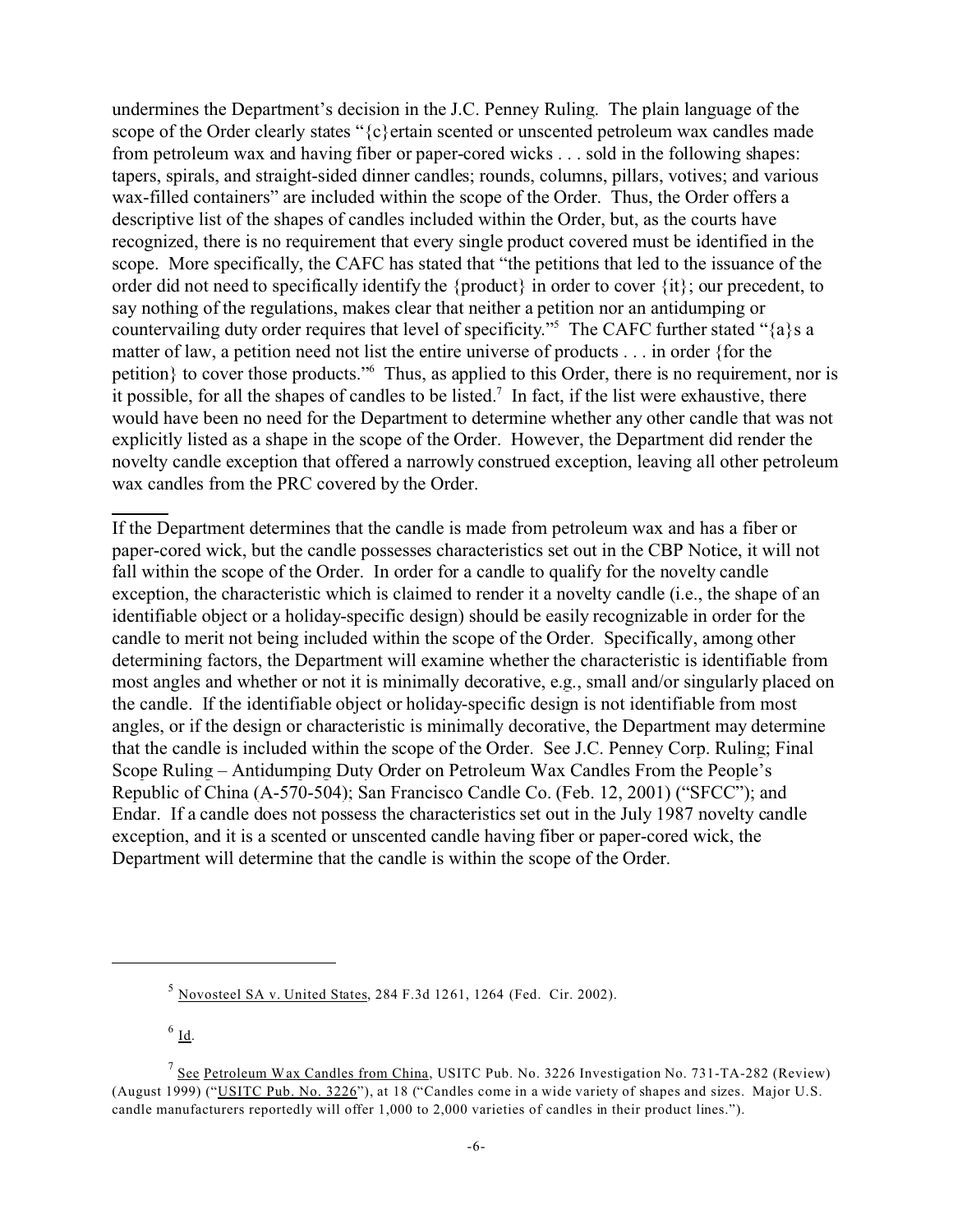#### **Analysis**

The Musical Pillar candle is a pillar candle made of scented petroleum wax and has a wick. The pillar is a shape specifically within the scope of the Order. The language of the Order includes tapers, spirals, straight sided dinner candles, rounds, columns, pillars, and votives and various wax-filled containers. Because a pillar is one of the shapes listed by name in the inclusive language of the scope of the Order, Musical Candle's Musical Pillar candles are included within the Order.

We disagree with Musical Candle's argument that the combination of the musical base and microprocessor chip, musical selection, and retail packaging supports the exclusion of the Musical Pillar candle from the Order under the novelty candle exception. While the musical base may add a commercially attractive feature to the pillar candle, we find that this product is, essentially, a petroleum wax candle, in the shape of a pillar, with a wick.<sup>8</sup> Thus, we find that Musical Candle's Musical Pillar candles are subject to the Order. We do not agree that the added musical feature alters the fact that these Musical Pillar candles are "scented or unscented petroleum wax candles made from petroleum wax and having fiber or paper-cored wicks." See Order.

Moreover, with respect to Musical Candle's argument that the musical element qualifies its candles for the novelty exception, we find that to qualify for that exception the candle must contain *visual* designs. See CBP Notice. As outlined in the CBP Notice, in order for candles to qualify for the novelty exception, candles must contain Christmas scenes and symbols depicted in the *candle design*. Because the Musical Pillar candles do not possess any of the characteristics outlined in the CBP Notice, the fact that it has aural characteristics that could be associated with Christmas is not relevant for excluding it from the Order. Therefore, because the Musical Pillar candles do not contain any Christmas scenes or symbols nor are they in the shape of an identifiable object, the Musical Pillar candles do not meet the definition of an identifiable object pursuant to the 1987 novelty candle exception and therefore, are included within the Order.

This decision is consistent with our ruling that six of Leader Light's musical candles were included within the scop of the order based on their shape. See Leader Light Ruling. This decision is also consistent with the Department's ruling that Design Idea, Ltd.'s ("Design Idea") "Lounge Light" candles were included within the scope of the order on the basis that these candles were within shapes covered by the scope of the order. The Department did not find that its light-emitting utility changed the fact they were petroleum wax candles of a certain shape and size from the PRC. See Final Scope Ruling: Design Ideas Ltd. (March 21, 2006) at 8.

We also find Musical Candle's argument that its candles should not be included within the scope of the Order based on section 780 of the Act not applicable. Specifically, the statute requires that

 $8$  Musical Candle did not specify what type of wick is used in its Musical Pillar candles. However, Musical Candle does not argue exclusion on the basis of the composition of the wick.